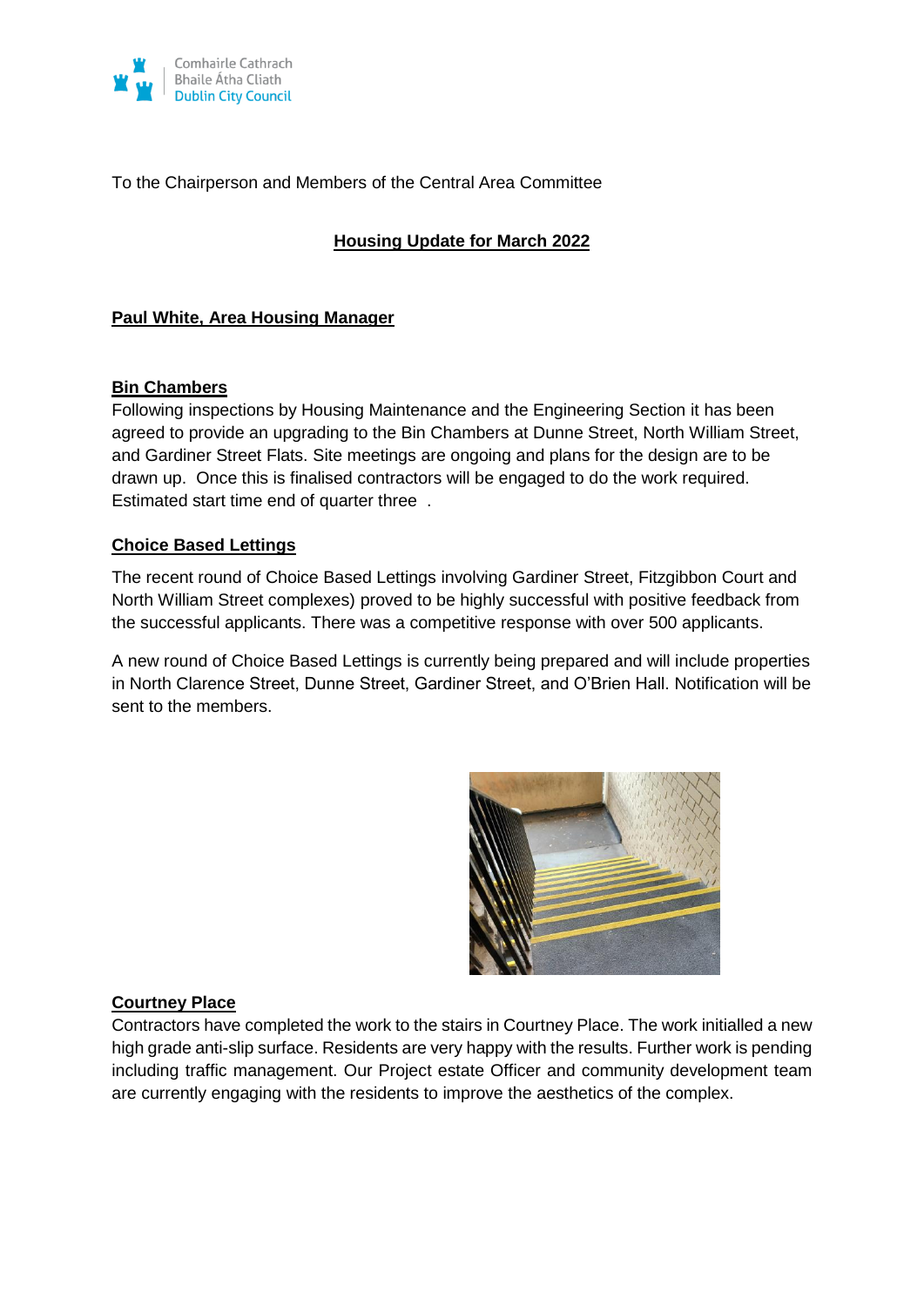

#### **Dublin Landings**

Allocations at Dublin Landings is now nearing completion. After some initial teething problems a good working relationship with the Property Management Company has been established by the Central Area Office and initial issues over waste disposal and snagging has been addressed. The Project Estate Officer is working closely with the tenants to ensure any snagging issues reported are forwarded to the relevant departments.

#### **Pool House Apartments, Poplar Row**

Pool House Apartments have been acquired by DCC on a 25 year lease. They consist of 3x 3 bed, 19 x 2 bed, and 17 x 1 bed units. The units are due to be ready in mid-April. Once the units are finished the allocations can commence subject to snagging and final approval. Poole House will have a small community room final details has to be confirmed.

#### **Sean O'Casey Avenue**

Work has commenced on erecting the wall on Sean O'Casey Avenue. This wall is to replace the old fencing that stood in Sean O Casey Avenue for over 16years. It is estimated that it will take two weeks for the work to be completed. The residents in Sean O Casey and Summerhill are happy that the wall is been built. The wall will be more ascetically pleasing to the area and the eye. Going forward it is planned to work in partnership with the residents in Sean O Casey and Summerhill. The idea is to agree a plan of action to improve the environs of both areas.

#### **Matt Talbot Court:**

At the most recent meeting between the Area Manager, PEO, and residents, the preliminary designs for the refurbishment of the complex was presented by the design team. Residents present were given the opportunity to have their say and input. A further meetings is now being organised with the design team to assess the residents' reaction. All residents in Matt Talbot Court received a copy of the proposed design. Feedback from the residents living in Matt Talbot Court to date has been very positive.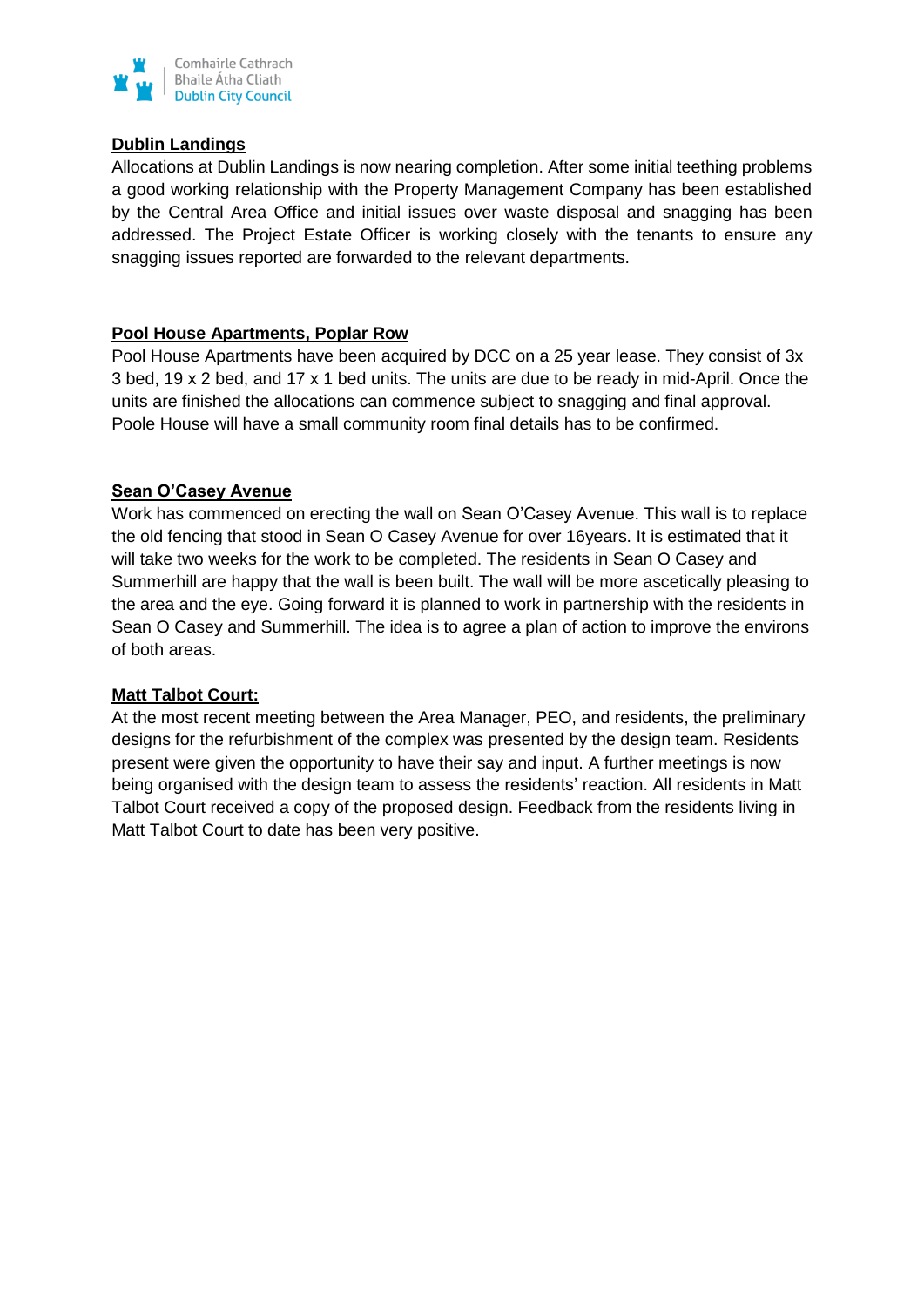

# **March 2022 stats**

## **ESTATE MANAGEMENT**

## **Housing Manager: Paul White Paul White**

| No of anti-social complaints per 1997 act<br>Drug related     | 4  |
|---------------------------------------------------------------|----|
| No of anti-social complaints per 1997 act<br>not Drug related | 25 |
| No. of other complaints                                       | 25 |
| <b>Total Complaints</b>                                       | 54 |

| No of anti-social Interviews per 1997 Act | 13 |
|-------------------------------------------|----|
| No of other interviews                    | 4  |
| Total interviews                          | 17 |

| No of requests for mediation                                |  |
|-------------------------------------------------------------|--|
| No of complaints referred to the Central<br>Unit for action |  |
| No of Tenancy Warnings issued                               |  |
| No of Excluding Orders issued                               |  |

#### Allocations

| Housing (band 2&3)                         | 19 |
|--------------------------------------------|----|
| Transfers (band 2&3)                       |    |
| Older Persons Housing (band 2&3)           | 0  |
| Older Persons Transfers (band 2&3)         | 2  |
| <b>Medical &amp; Welfare</b>               | 14 |
| <b>Older Persons Medical &amp; Welfare</b> | 0  |